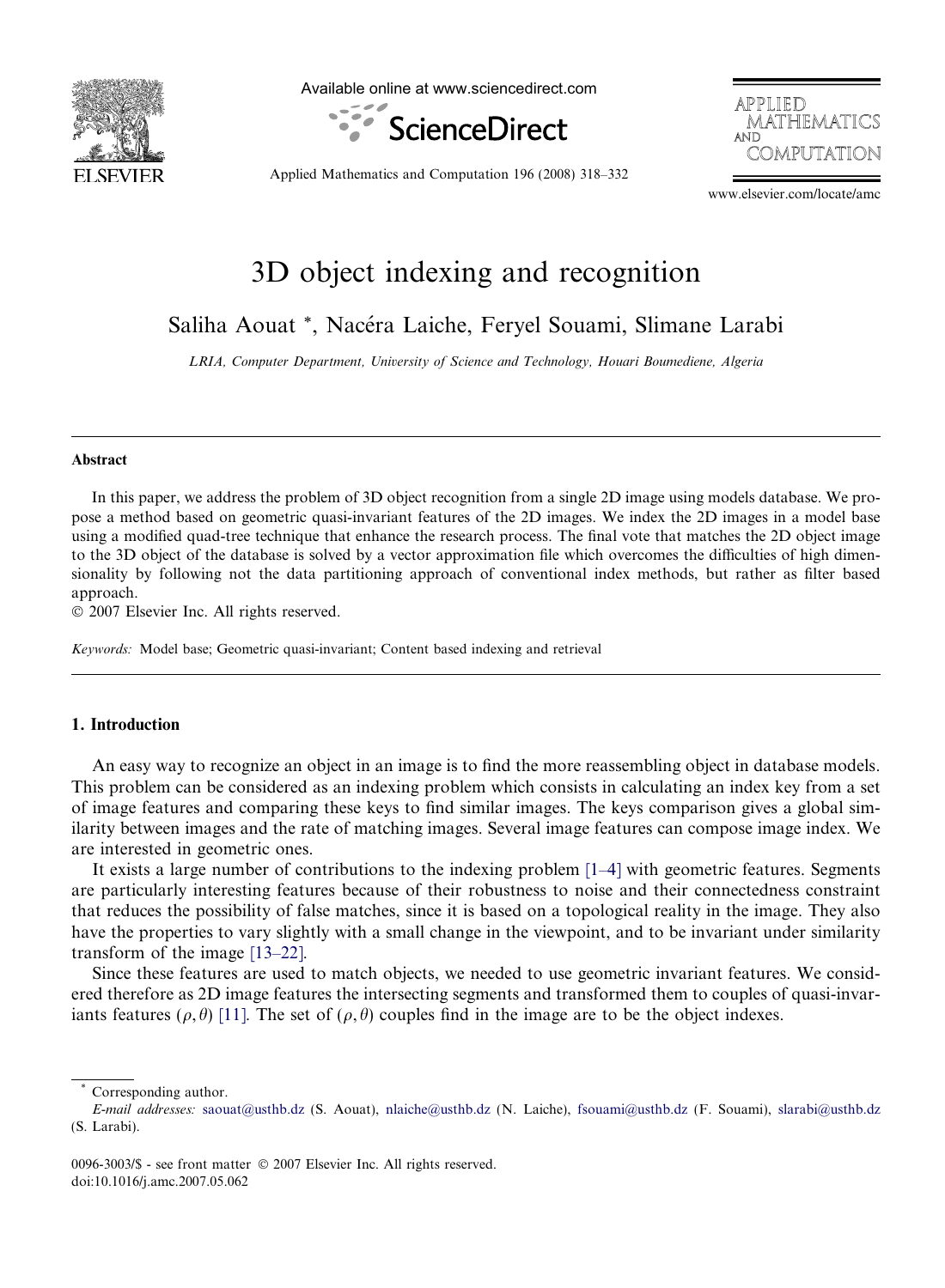Our aim is to develop a complete recognition system based on matching geometric quasi-invariant indexes [\[8\]](#page-14-0). This induces that recognition and indexing is restricted to 2D–2D matching and recognition. Instead of directly interpreting 3D object information, we stored several 2D features (quasi-invariant) of a 3D object, and perform the object retrieval in the 2D indexes representation space [\[7\].](#page-14-0) Once the object has been identified, it is easy to backtrack the 3D information. To enhance the search process, the quad-tree algorithm [\[5\]](#page-14-0) is adopted to code these indexes instead of the hashing table.

When a request image is to be compared to the images of the image base, this is done by comparing the request object indexes to those in the geometric model base. The method we propose begins by extracting the request image geometric features, and build the object indexes (quasi-invariants). We then search in the geometric model base the nearest indexes. A final vote step will identify the best matching object from the geometric model base (Fig. 1). This last step is performed by a vector approximation file [\[6\]](#page-14-0) which overcomes the difficulties of high dimensionality by following not the data partitioning approaches of conventional index methods, but rather act as a filter based approach.



Fig. 1. Matching process.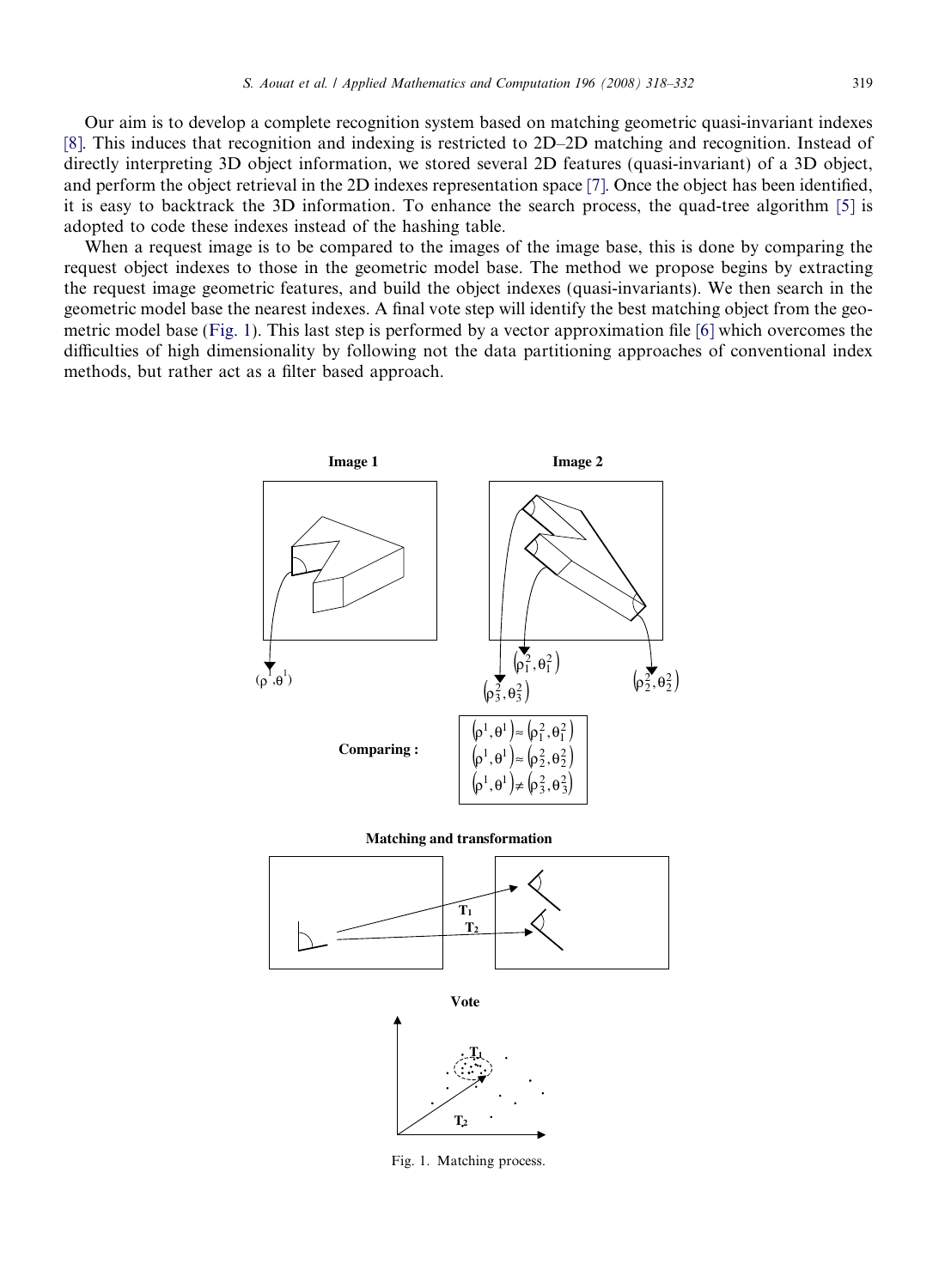# <span id="page-2-0"></span>2. Indexes analysis

# 2.1. Quasi-invariants and similarity

Intersecting segments are extracted for each image of the image base by a derivative operator. Intersecting segments are the geometric configuration used to calculate the quasi-invariants parameters for which a set of similarities are defined.

### 2.1.1. Geometric quasi-invariants

The quasi-invariants ( $\rho$ ,  $\theta$ ) are defined as: the angle  $\theta$  between the intersecting segments, and the segments length ratio  $\rho$  [\[9\]:](#page-14-0)

$$
\rho = \frac{\overrightarrow{a_0 a_1}}{\overrightarrow{a_0 a_2}} \theta = \arccos \frac{\overrightarrow{a_0 a_1} \cdot \overrightarrow{a_0 a_2}}{\|\overrightarrow{a_0 a_1}\| \cdot \|\overrightarrow{a_0 a_2}\|}.
$$

The  $(\rho, \theta)$  couples find in each image are the image indices (Fig. 2). They vary slightly with a small change in the viewpoint, and are invariant under similarity transform of the image [\[12\]](#page-14-0).

# 2.1.2. Similarity

The similarity  $(k, \alpha, \overrightarrow{T})$  is composed by a homothety k, rotation  $\alpha$  and translation  $\overrightarrow{T}$ . When considering two geometric configurations (Fig. 3), the similarity is expressed [\[10\]:](#page-14-0)

$$
k = \frac{1}{2} \left( \frac{l'_1}{l_1} + \frac{l'_2}{l_2} \right),
$$
  
\n
$$
\alpha = |\theta'_0 - \theta_0| + \frac{1}{2} (\theta' - \theta),
$$
  
\n
$$
T = \left( \frac{x_b - k(x_a \cos \alpha - y_a \sin \alpha)}{y_b - k(x_a \sin \alpha + y_a \cos \alpha)} \right)
$$

:

#### 2.2. Geometric indices composition

The indices used to build the geometric model base are composed by a set of geometric configurations parameters: quasi-invariant ( $\rho$ ,  $\theta$ ), intersecting segments length and the image identifier [\(Fig. 4](#page-3-0)).



Fig. 2. Quasi-invariants  $(\rho, \theta)$ .



Fig. 3. Geometric configurations similarity.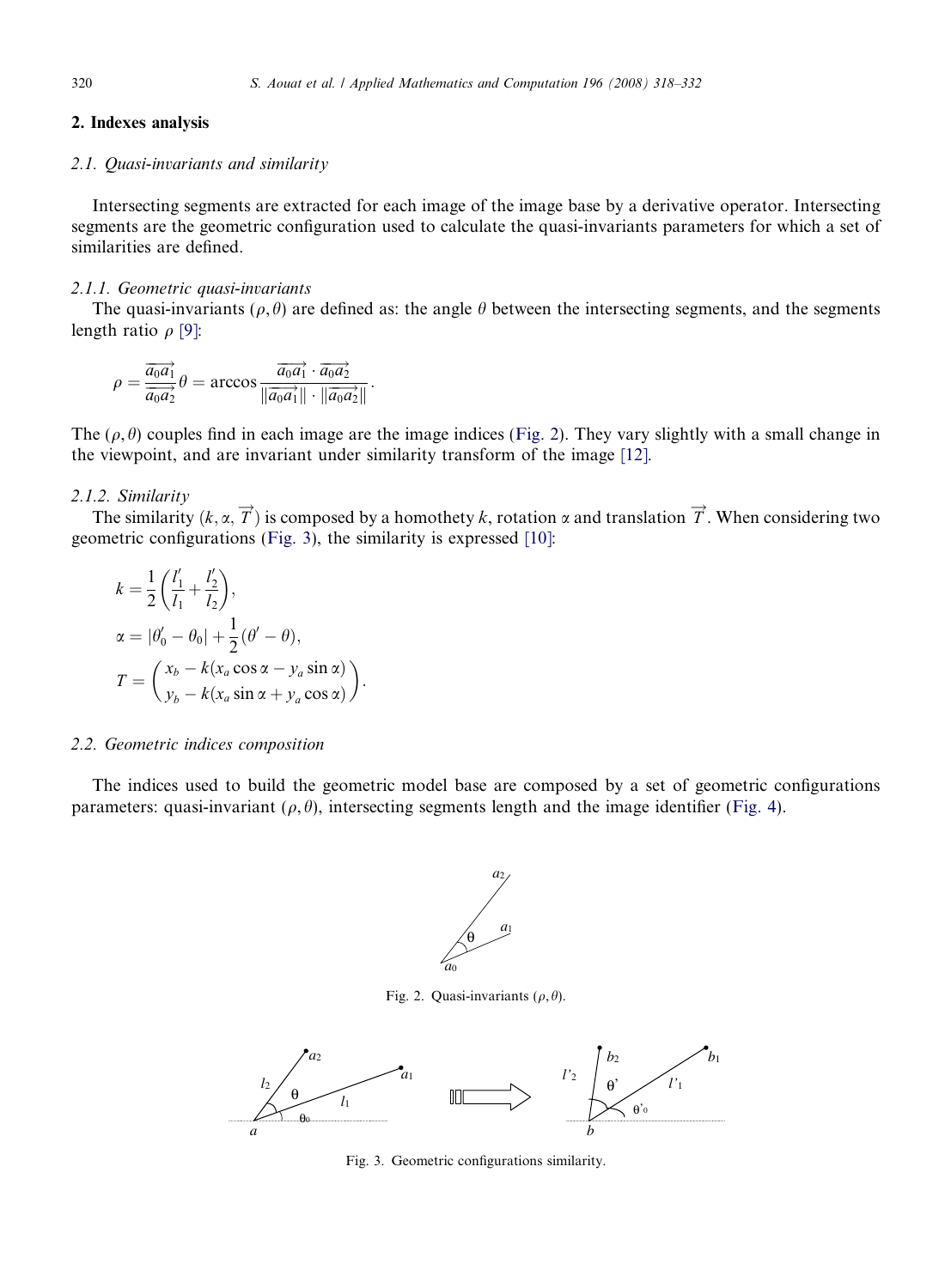<span id="page-3-0"></span>

Fig. 4. Indices composition.

The indices are built in a way that two adjacent segments can not have the same indices. They express the similarity between two segments configurations.

### 2.3. Geometric indexes composition

In order to determine the indexing structure of such indices, we first analyzed the distribution of major indices component  $(\theta, \rho)$ .

### 2.3.1.  $(\theta, \rho)$  distribution

Fig. 5 shows the  $\theta$  distribution. The  $\theta$  value equal to  $\pi/2$  is a value frequently encountered in the geometric indices.

[Fig. 6](#page-4-0) shows a non-uniform distribution of the indices number in regard to the component  $\rho$ .

To perform a better indexing, the indices components have to follow a uniform distribution [\[4\]](#page-14-0). Therefore, a logarithmic function is considered ln( $\rho$ ). [Fig. 7](#page-4-0) shows that values beyond the bound  $[-4, +4]$  are not to be considered because the indices are not relevant.

# 2.3.2. Indexes

The geometric indices are composed as follows, and the geometric model base indexes are  $\ln(\rho)$  and  $\theta$ .



index

For each image in the image base, sets if geometric indices are calculated to build the geometric model base indexes.



Fig. 5. Indices distribution versus  $\theta$  values.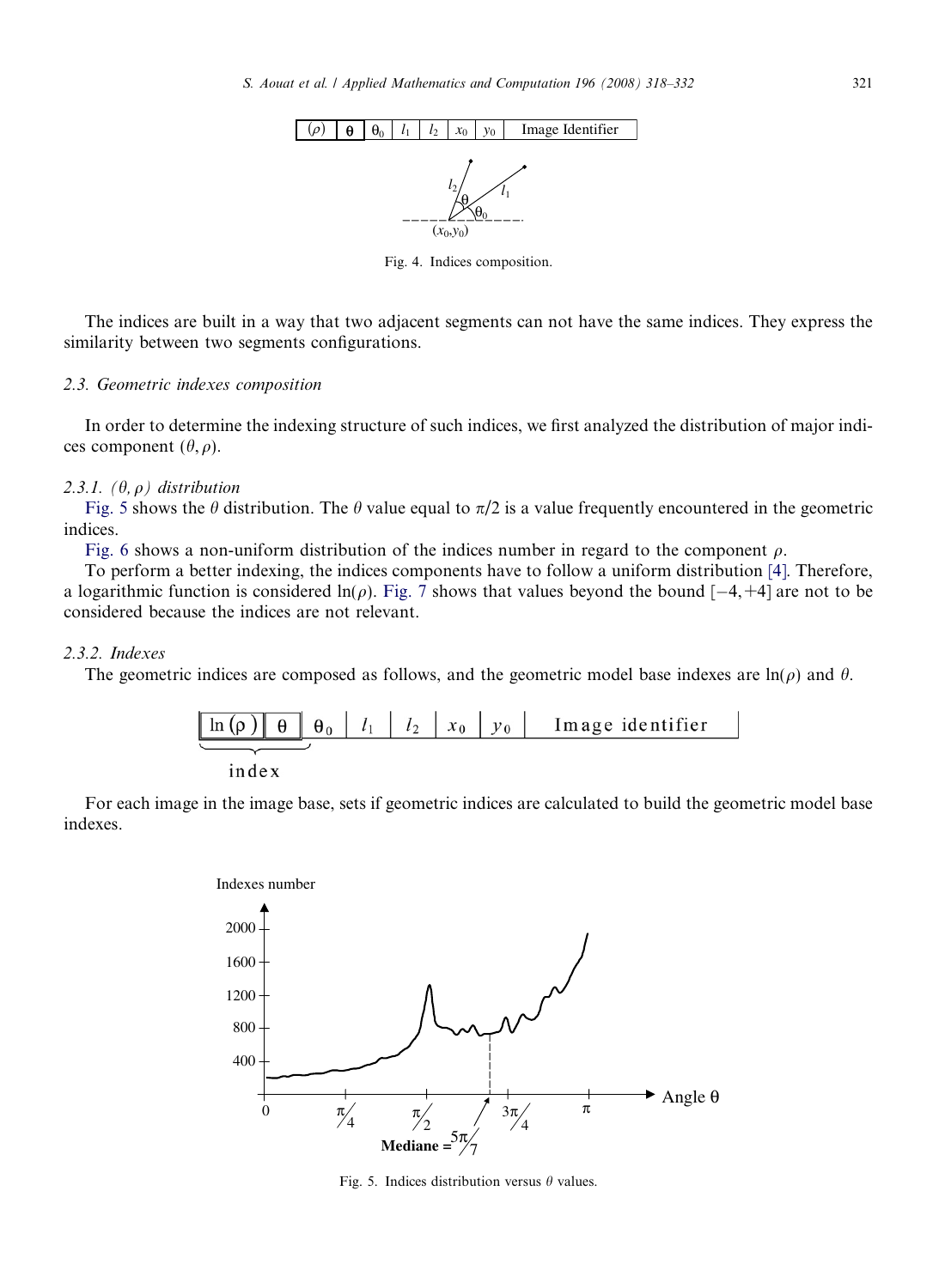<span id="page-4-0"></span>

Fig. 7. Indices distribution versus  $ln(\rho)$  values.

### 3. Geometric models database

Building the geometric model base is an indexing process which is an off line process. On the other hand, the retrieval process is an on line process which good performances is much more of our concern. Therefore, the geometric model base is designed to fulfill the retrieval process needs: velocity and accuracy.

For efficient query processing in large data sets, it is necessary to build an index structure that reduces the size of the retrieved set needed to answer a query. The general approach is to prune the search space and eliminate irrelevant data objects without accessing the corresponding features subspace. To achieve that, the data set is organized such that only a partial representation (e.g. 2 out of  $d$  dimensions) of each object is examined. This had lead to several index structures proposed in the literature. Examples include Kdb-tree [\[29,30\]](#page-14-0), hb-tree [\[28\],](#page-14-0) R-tree [\[26\]](#page-14-0), R\*-tree [\[23\]](#page-14-0), SS-tree [\[30\]](#page-14-0), Tv-tree [\[27\]](#page-14-0), X-tree [\[24\],](#page-14-0) Pyramid Technique [\[5\],](#page-14-0) Hybrid technique [\[25\].](#page-14-0) Various algorithms for similarity searching have been developed in conjunction with these indexing mechanisms.

In our case, the geometric features lead to a two-dimensional indexes space. Therefore, we have chosen an adapted quad-tree indexing structure.

### 3.1. Indexes quad-tree structure

The quad-tree indexing consists in splitting the index bidimensional space in equal squares. Each tree level corresponds to a split part. The tree nodes correspond to index space split point. The indexes space can be split in sub spaces of different sizes which is adapted to non-uniform data ([Fig. 8\)](#page-5-0).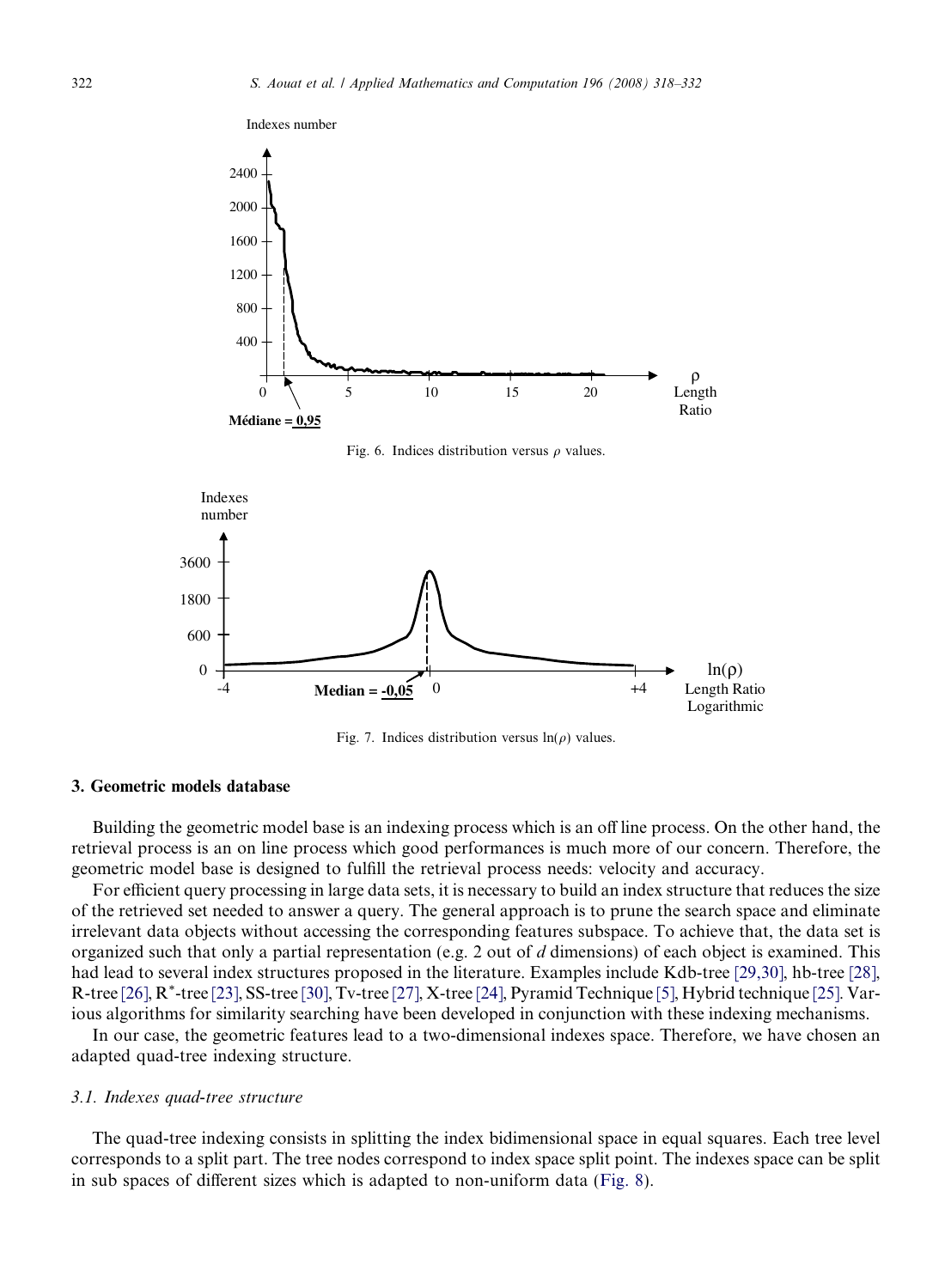<span id="page-5-0"></span>

Fig. 8. Indexes structure.

To improve the retrieval process, we create four structures for indexes storage:

- A structure composed by the quad-tree leaves.
- A structure composed by the quad-tree nodes.
- A structure composed by the objects models.
- A structure composed by the different object aspects.

# 3.2. Building geometric model base

The geometric model base is meant to represent polyhedric objects. For each object, several images of different points of view are considered. For each image, we extract points and segments that provide the adjacent segment configurations needed to calculate the quasi-invariants and therefore, the geometric indices, for each of which the indexes are calculated and added to the geometric model base structure.

The indices are stored in two structures. The indexes are in the quad-tree structure (primary memory) and the indices features in a secondary memory. The quad-tree nodes contain only the indexes, which make the model base access for retrieval process faster.



Fig. 10. Split process improvement.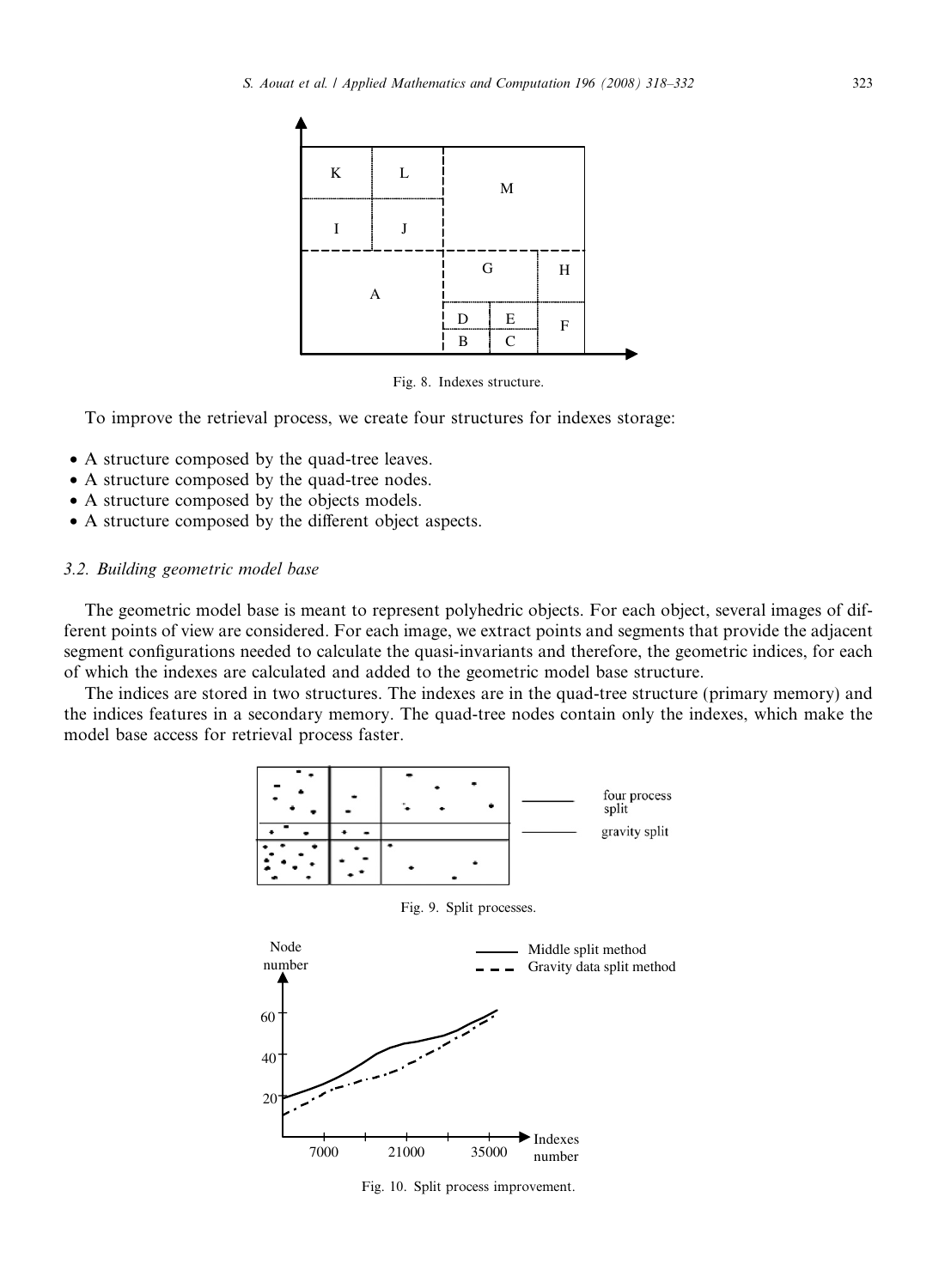We wanted to fill the quad-tree structure in a way that avoids empty leaves. It is well known that for each leave split, when adding data in the structure, the splitting process create four new leaves from the initial one, leading to bad data distribution in the leaves. This misdistribution will again lead to another split in the new leaves with dense data. To avoid such situation, the split process has to create new leaves with equivalent data distribution. Therefore, we propose, instead of the conventional split in four processes to a gravity center driven split process ([Fig. 9](#page-5-0)).

[Fig. 10](#page-5-0) shows that the center driven split process, regardless to the indices number, improve the quad-tree composition and the ''partitions'' are balanced. This improves the retrieval process time.

# 4. Retrieval process

The retrieval process is a two step process. In the first one, the 3D object image is processed in the same way done for the images of the image base. The request image indices are then compared to the ones in the geometrical model base to find the 3D object they refer to. The second step is then a match step. The matched indices from the geometric model base lead to the images of 3D objects that can be represented in the request image.

To match the request image indices with those in the geometric model base, we calculate similarities of each request indices with its neighbors in the indices space.

### 4.1. Comparing indices – similarity estimation

The similarity is calculated for each request indices neighbors. To do so, a recursive search process in the tree structure is needed. The usual search zone is elliptical. When going down in the tree, we look for the square "partition" included in the ellipse (Fig. 11). In this "partition" lie the most similar indices to the request indices. To improve the request access time, we used, instead of the elliptic zone, a square zone.

At the end of this search process, we obtain a list of possible matches between request image indices and databases indices. The corresponding similarities forms clusters in the four-dimensional representation space. By analyzing these clusters, we find the best request match by a vote step process.

# 4.2. Vote and VA-file

The vote step is used to eliminate all not matching objects of the geometric model base. The vote is performed in the similarity representation space. Due to quasi-invariants properties, dense clusters in representation space represent the good matches. The best match is the one with the higher density cluster.

Finding the dense clusters is a search for neighboring data. Conventional approach to nearest-neighbor search uses some form of multidimensional access method (such as quad-tree). In these methods work the data space according is used for search queries.

Unfortunately, while these methods perform well for a low dimensionality, performance degrades as dimensionality increases. To overcome this well known ''dimensional curse'', we used to analyze the clusters density, a vector approximation file descriptor (VA-file) [\[6\]](#page-14-0). The VA-file is an array of compact geometric approxima-



Fig. 11. Square and elliptic research zones.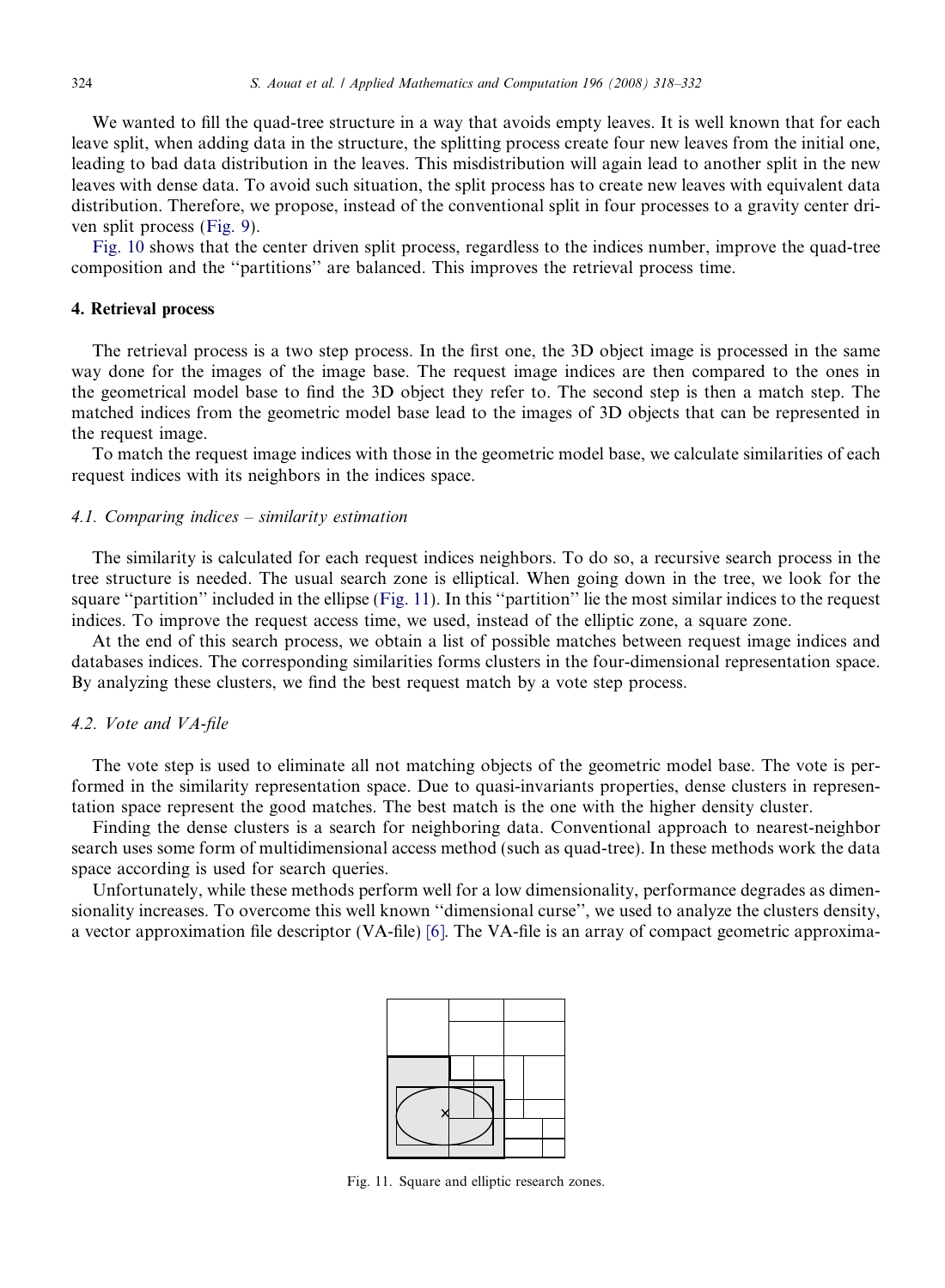tions to data points. Each approximation determines a lower and an upper bound on the distance between its data point and the query. These bounds are sufficient to filter most of the vectors from the search.

Therefore, the VA-file is composed of two sets of data: one for indexes and one for their approximations. The last one is kept in the primary memory to keep a quick access.

While creating the index (Section [2](#page-2-0)), the VA-file geometric approximation split in 2 each data space dimension d<sub>i</sub> (this is coded on d<sub>i</sub> bits). In the same way, the d space dimension are split in  $2^b$  hypercubes ( $b = \sum d_i$ ). The indexes are then sequentially approximate by the VA-file approach. The index approximation is determined by the bounds it lies between. The approximation corresponds to number of the interval it lies in. To avoid poor or empty partitions, intervals with less than one index are ignored (Fig. 12).

During the retrieval process, the request image indexes are approximate by the same process. The VA-file answering request seeks then for the closest hypercubes to the request. A distance is measured in between hypercubes, and those for which the distance is bigger then a predefined  $\varepsilon$  value are rejected (Fig. 13). This step is more like a filter that eliminates all non-suitable hypercubes. This improves the request process regarding to the sequential one used in tree research.

Our vote process is a three steps process:

- Initialization: for each request image, an empty hypercube counters list, labeled with hypercube numbers, is created.
- For each similarity, we determine the interval number it lies in  $(i<sup>ème</sup>$  dimension that contain its  $j<sup>ème</sup>$  component). This gives us the hypercube number that contains these similarity parameters.
- If the hypercube number already appears in the initial list, its counter is incremented. Other wise, the hypercube number is added to the list and it counter set to 1.

When all the similarities have been treated, the matched indexes refer the more resembling 3D objects in the geometric model base. The corresponding images (of the image base) are selected and sort out by the vote number.



Fig. 12. Approximation VA-file.



Fig. 13. Request process.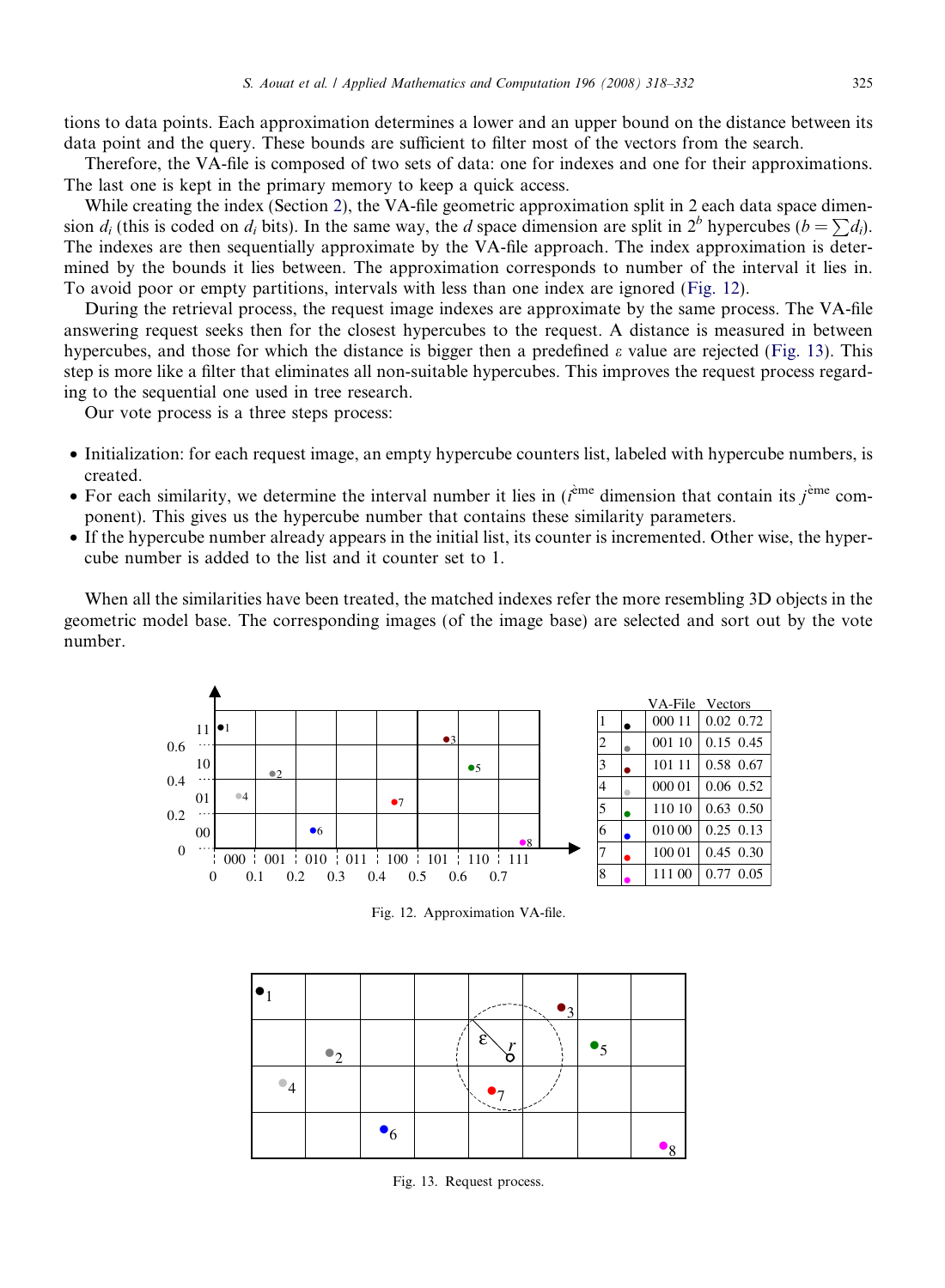# 5. Evaluation

# 5.1. Image base

We considered 28 polyhydric objects and several images (856 images) of each object taken under different points of view (average object rotation is 20°). Identical views have been eliminated of the image base to avoid redundancy (Fig. 14). We then extract the geometric features: the intersecting segments.

# 5.2. Geometric model base

When indexing the geometric model base, several tests have been conducted. In particular, we were concerned by the leaves composition.

# 5.2.1. Leaf fullness

We conducted this test first on the hole base (49764 indexes), and then on half the base (24380 indexes), and finally on the third of the base (16 652 indexes). Leaves composed by more than 400 indexes present the best fullness rate [\(Fig. 15\)](#page-9-0).



Fig. 14. Objects used in experimentation.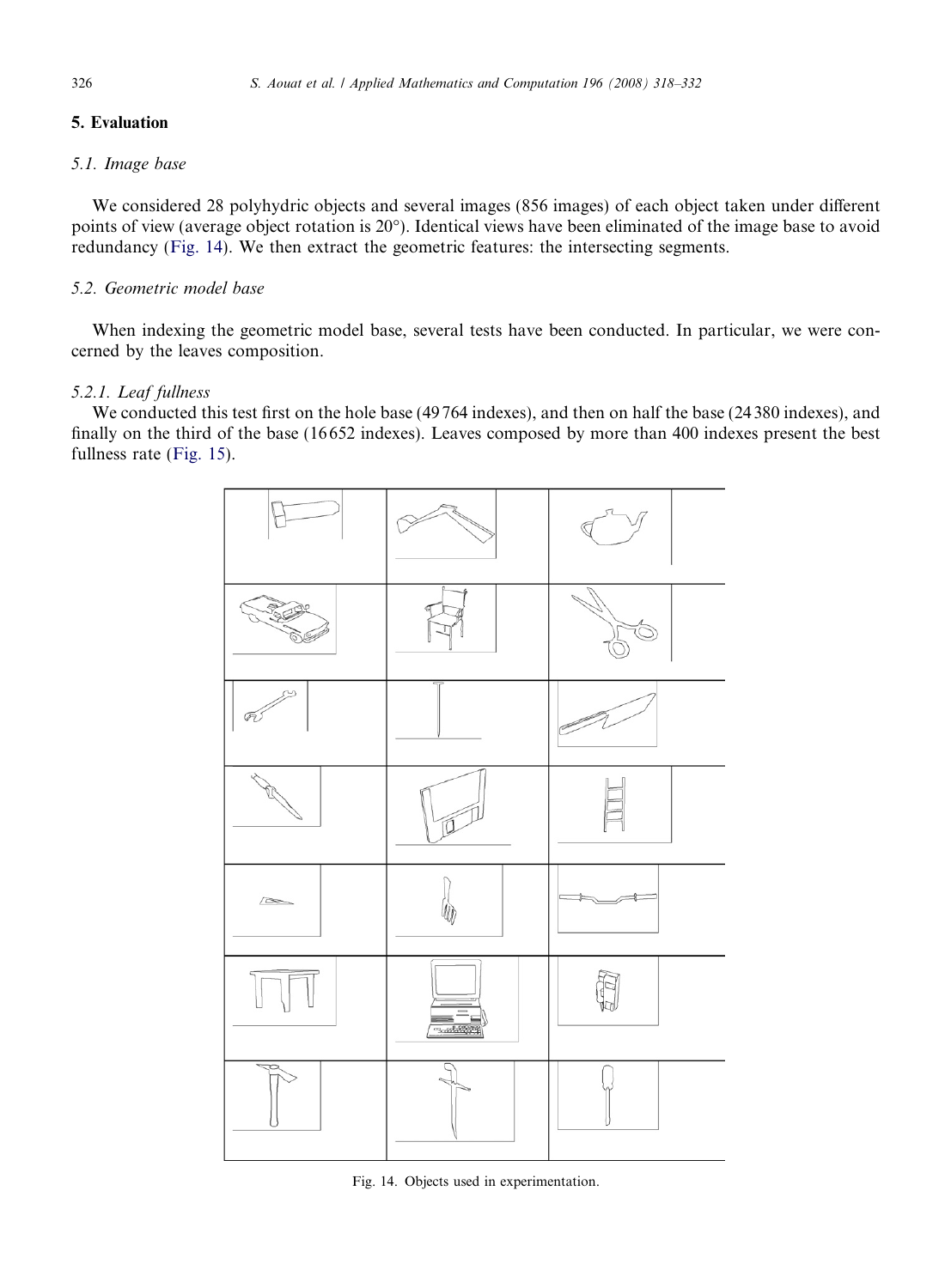<span id="page-9-0"></span>

### 5.2.2. Leaf size versus request time

We tested the request response (Fig. 16) by considering a request composed of 100 images (long request index).

In our experiment, the number of indexes in a leaf (size of a leaf) which gives the worst time request is around 100. On the other hand, over 400 indexes, the request time is quite equal. Therefore, we used leaves of 400 indexes.

# 5.3. Indexes similarity analysis

We analyze the similarities so to determine the similarities values of interest regarding the request indexes (Fig. 17). The index is composed by the quasi-invariant:  $\ln(\rho)$  and  $\theta$ .



Fig. 17. Similarities of quasi-invariants.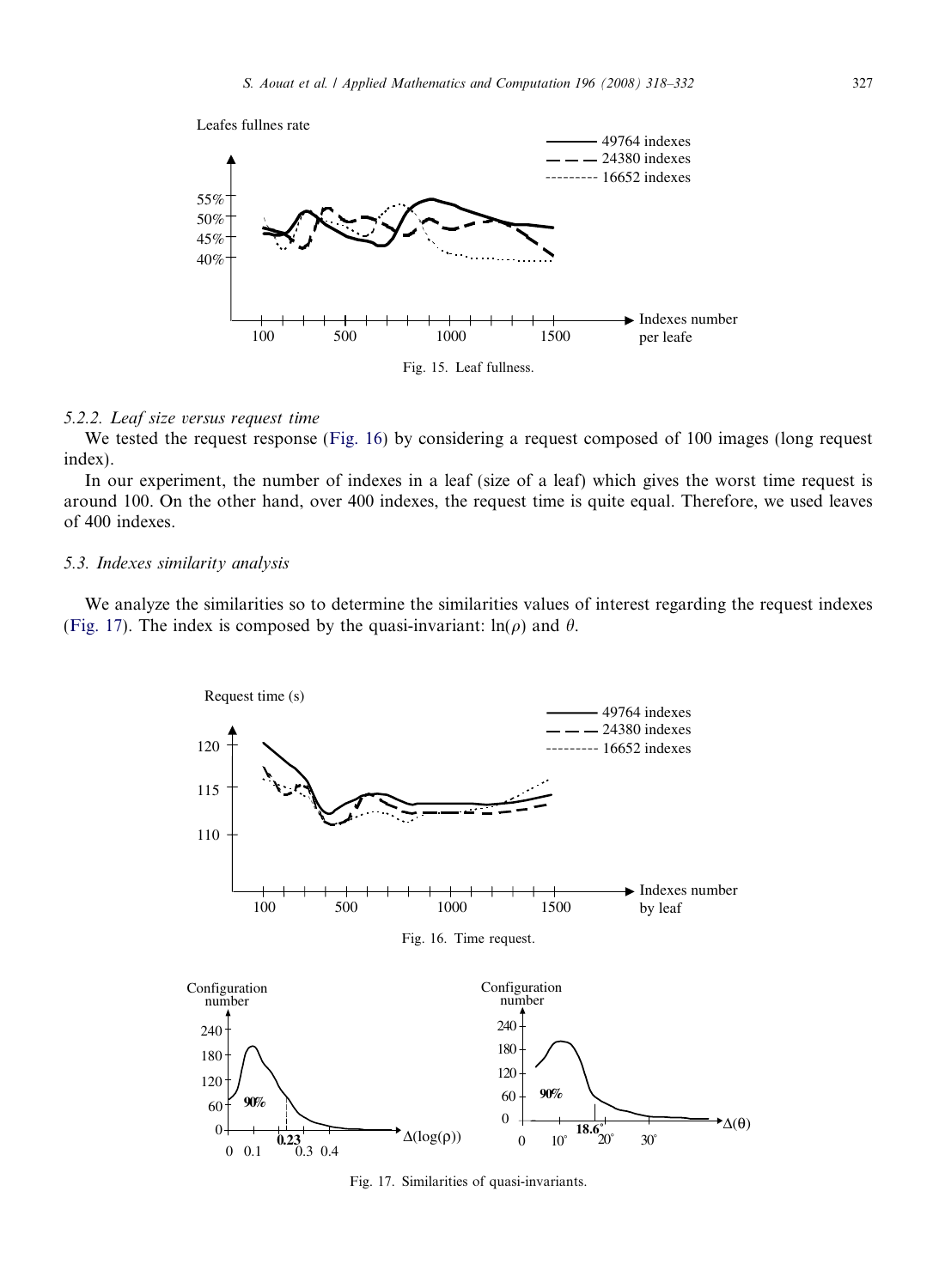The tests were performed on 24 images couple of the same object. For each image couple, we analyze identical geometric configurations and evaluate the difference in between the quasi-invariants we extracted from 90% of these couples show [\(Fig. 16\)](#page-9-0) a quasi-invariant distance inferior to:  $\ln(\rho) = 0.23$ ;  $\theta = 18.61^{\circ}$ .

Half these values are the threshold we consider in accepting or not a quasi-invariant as similar to the request process one:  $(\ln(\rho), \theta) \leftarrow (0.14, 11.2)$ .

### 5.4. VA-file parameters

In the VA-file process, the similarities representation space is split into  $2<sup>b</sup>$  hypercubes, and each dimension is divides in  $2<sub>b<sub>i</sub></sub>$  intervals, with the condition:

$$
b=\sum_{i=1}^4 b_i.
$$

The VA-file parameters are the hypercubes bounds and the intervals number  $b<sup>i</sup>$ . They are defined in regard to the similarities variations. In our case, the similarities are homothety  $k$ , rotation  $\alpha$ , and translation over Xand Y-axis.

The homothety distribution (Fig. 18) resembles the length ratio  $\rho$  distribution (non-uniform distribution) (see [Figs. 19–21](#page-11-0)). In the same way, we use a logarithmic function to ensure a uniform distribution [\(Fig. 22](#page-12-0)).

The interval numbers for each dimension is determined by the existing similarities. We use image couples, and analyze identical geometric configurations. We evaluate the difference in between each similarity. The average similarity distance is then evaluate and leads to these intervals numbers:

 $b_k = 6$ ,  $b_x = 6$ ,  $b_x = 8$ ,  $b_y = 8$ .

Theoretically [\[3\],](#page-14-0) the wrong similarities distribution can be approximate by a uniform distribution. In real cases, this is not verified. We had then to split the similarities representation space in a way we can get close to the uniform distribution (needed by the vote).

We build the interval of parameters variation in a two step process. First, each dimension is split in  $2<sub>b</sub>$  equal intervals. In second, each dimension is split in  $2<sub>b</sub>$  intervals with the same similarities number. This is performed by classifying, in a increasing order, each parameter of the similarities, and then by splitting each parameter variation interval in  $2<sub>b</sub>$  intervals, with the same numbers of similarities each.

### 5.5. Results

The request image has an average of 55 indexes. The response of the request from the geometric model base gives an average of 241 similarities for each request index.



Fig. 18. Similarities distribution – homothety  $(k)$ .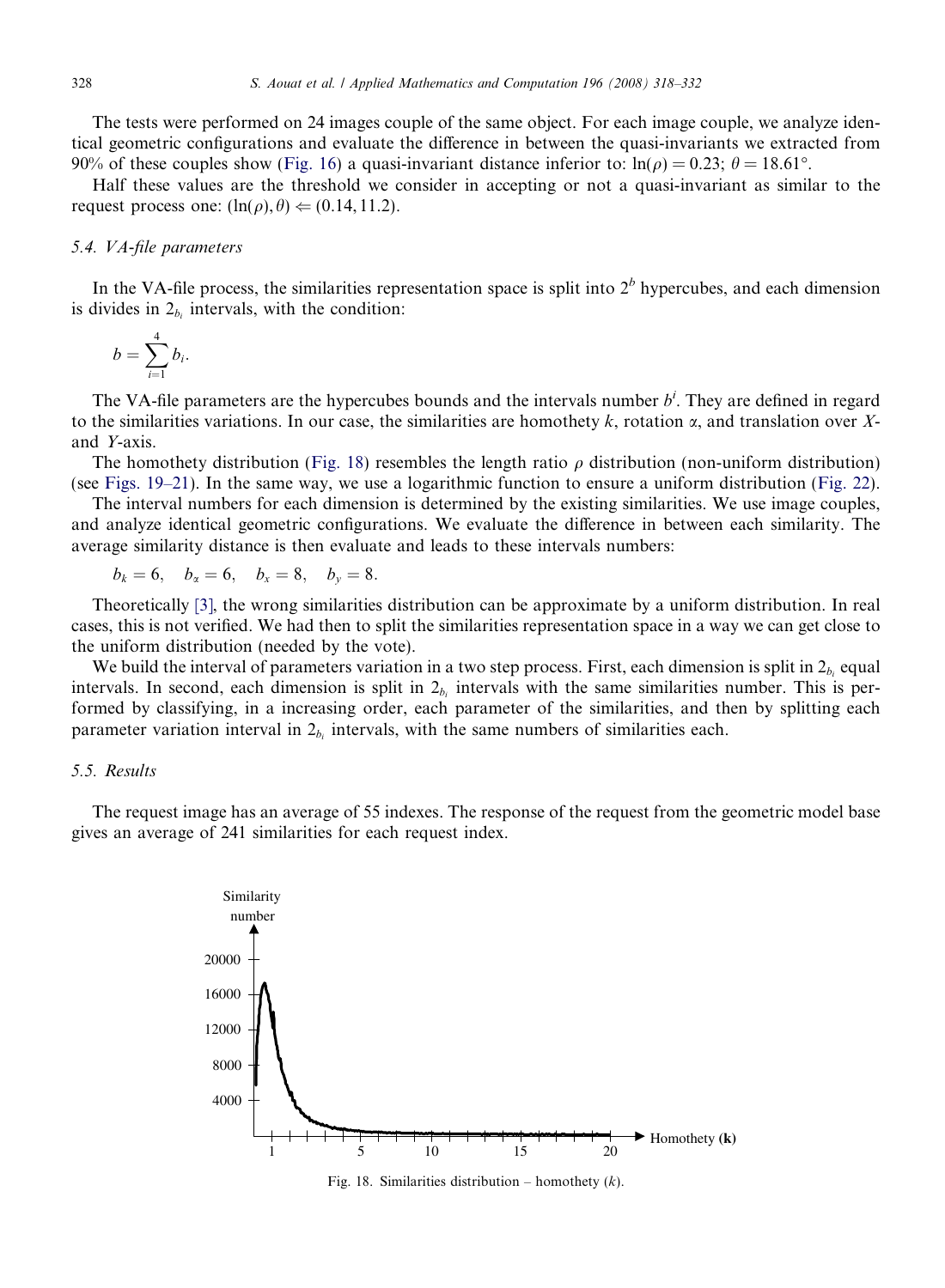<span id="page-11-0"></span>



We evaluate the retrieval rate with two types of images: images of object of the image base, and image of unknown object.

For each image, we used two space representation split methods: one that guaranty the uniform distribution (uniformity split), and one that creates hypercubes of same volume (equal interval split).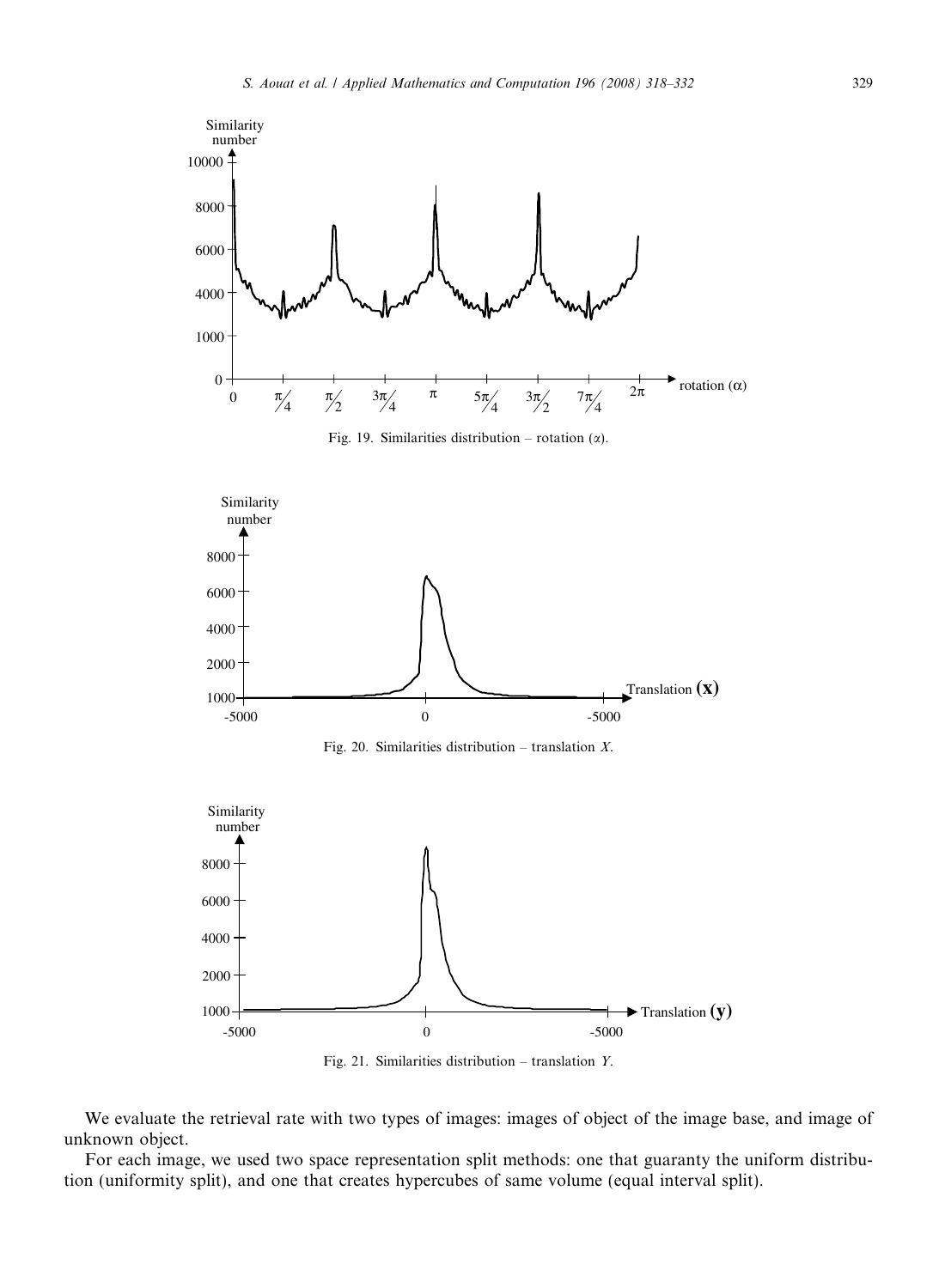<span id="page-12-0"></span>

Fig. 22. Homothety distribution  $ln(k)$ .

### 5.5.1. Matching rates for an image in the image base

For the two split approaches, the matching rates are equivalent. The rate is around 98%. The few fail cases are for ambiguous images of objects due the point of view they were looked through.

### 5.5.2. Matching rates for an unknown request image

In the uniformity split case, the matching rate is 63%. In the fail case, the request image is matched with the right object with 58% vote rate and with wrong objects with 22% vote rate.

In the equal interval split case, the matching rate is 69%. In the fail case, the request image is matched with the right object with 56% vote rate and with wrong objects with 37% vote rate.

The two split procedure give quite similar results. Furthermore, the uniformity split method did not improve the matching rate but made request time longer.

### 5.5.3. Request time

The representation space equal split shows good matching rate and request time. More than 40% of the request images have a request time lower then the average request time for the image issued from the image base. Most of the request time (94%) is for the vote process step (see Fig. 23).

In the case of representation space uniform split, the request time increases of 40%.

### 5.5.4. Test image

We show below a 3D object request image [\(Fig. 24\)](#page-13-0) and the best matched images in the image database ([Fig. 25\)](#page-13-0). The object, a disk, is well identified even if two different objects are looked similar. This vote rate



Fig. 23. Image distribution.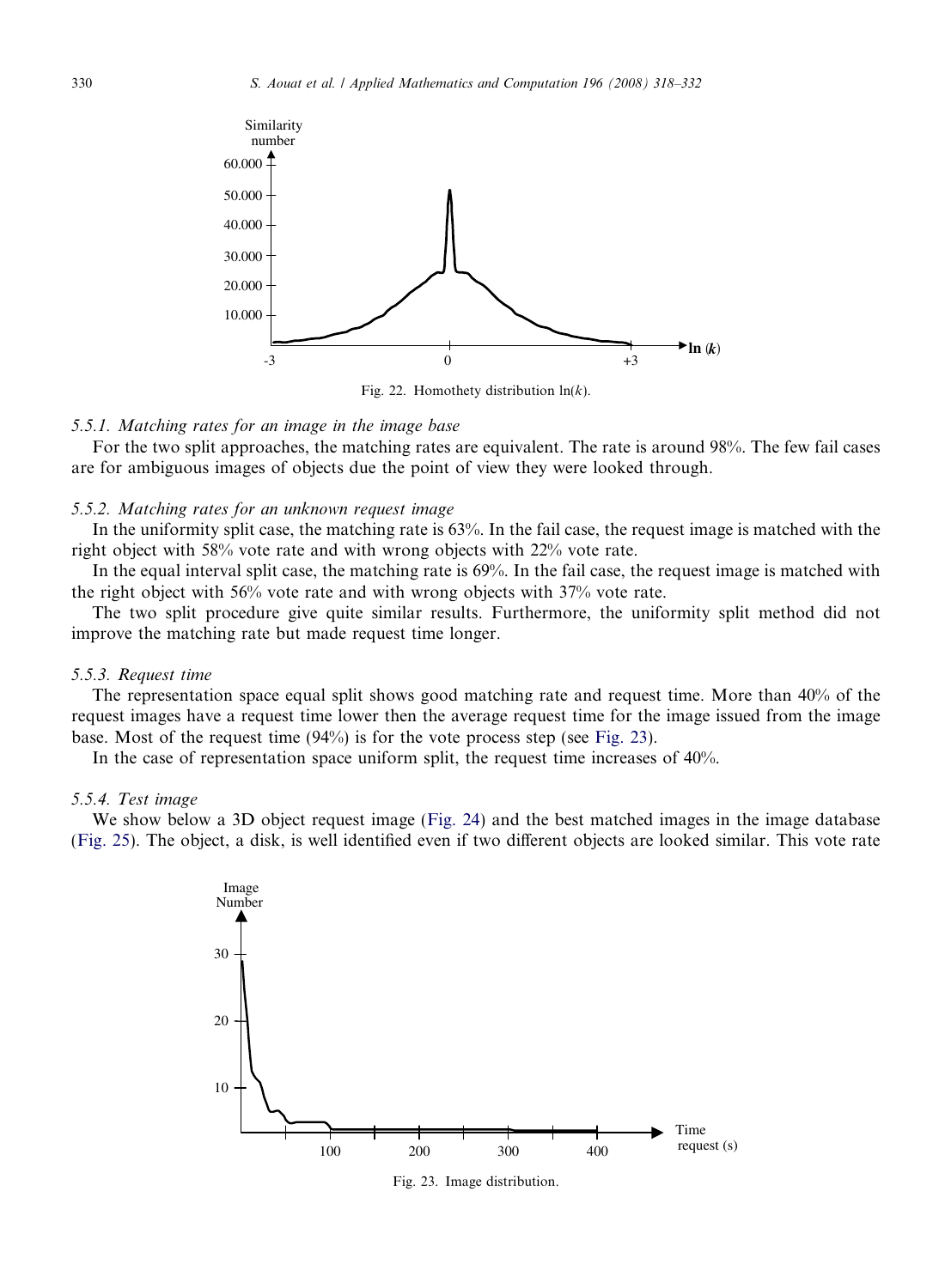

Fig. 24. Request image.

<span id="page-13-0"></span>

Fig. 25. Best matched images.

is due to a non-complete description of the object. The quasi-invariant features used to describe and identify objects from images needs do not provide a unique description. We propose in a future work a new geometric description that insures uniqueness of the description.

# 6. Conclusion

We have presented a method to index and efficiently retrieve an object in the presence of a geometric model base. We developed a method for coding the indexes and their similarities so to improve the request time. We tested our approach with images of polyhydric objects taken with different points of view. The improving in the time request and matching rate shows the efficiency of the method proposed.

The indexes used the geometric quasi-invariants features. These features can be extracted from several images regardless to the way they have been taken and without any information on the point's view (no calibration parameters are needed). Indexes can in the future be a combination of geometric and photometric features. This combination will be used during the vote process to reject indexes which geometric similarities that leads to false matching.

### Acknowledgements

This work was conducted with the help of two engineers S.A. Garici and S. Akkouche. We thank them for conducting the tests.

### References

[1] M. Daoudi, S. Matusiak, New multiscale planar shape invariant representation under a general affine transformations, in: ICPR'2000, Barcelona, September 3, 2000, pp. 794–797.